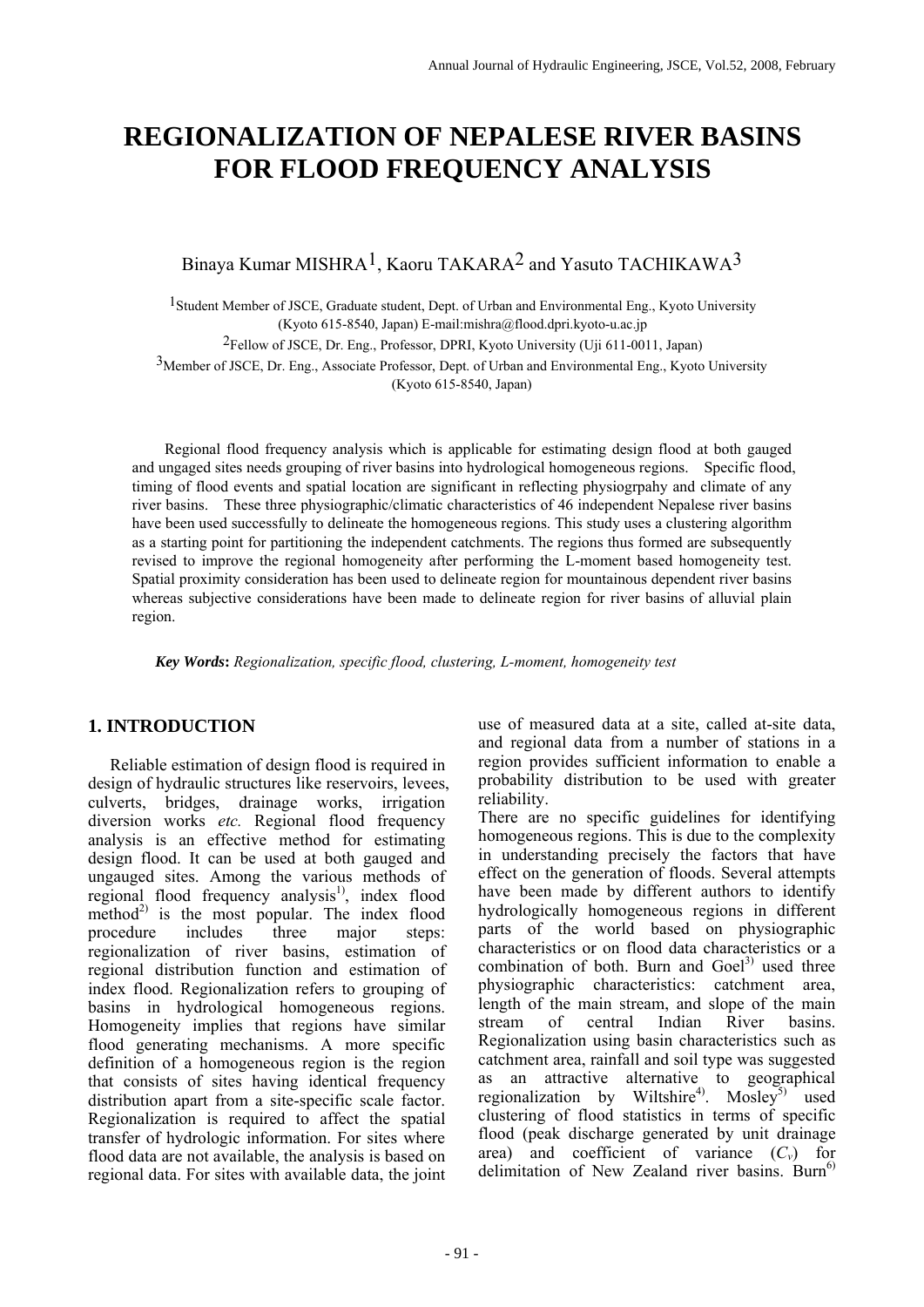used seasonality statistics (average date of flood events) to avoid the dual use (region forming and homogeneity test) of statistics derived from flood magnitudes. Mkhandi & Kachroo<sup>7)</sup> used mapping technique by superimposing the digitized information on catchment boundaries, topography map, mean annual rainfall map, flood statistics and location of gauging stations. Research on regionalization of Nepalese rivers is extremely limited. Water and Energy Commission Secretariat (WECS), Nepal developed relationships as WECS method $^{8)}$  for estimating low, mean and peak flow duration statistics in ungauged river basins, considering Nepal as one homogeneous region. Medium Irrigation Project (MIP) design manuals $^{8)}$ have classified the Nepalese basins into 7 regions for estimating mean and 80% reliable flow. David *et al.*<sup>9)</sup> has studied flow regimes across the Nepalese Himalaya by classifying long-term average monthly runoff data for 28 independent river basins.

Flood generation is governed by many physiographic and climatic factors. Data for a sufficient number of physiographic characteristics are not always available, particularly of remote areas or developing countries. As a result, the groupings formed using the available physiographic variables may not be hydrologically homogeneous. The resulting regions are often hydrologically homogeneous when flood statistics are used as the variables in the similarity measure. However with this approach, the integrity of homogeneity test is compromised $^{(0)}$  as flood statistics are used both to form the regions and to subsequently evaluate the homogeneity. Also, regionalization is not possible for ungauged river basins by the mere use of flood statistics as similarity measure variables. Hence, delineation of homogeneous regions based on limited factors discussed above may be inadequate. Specific flood indirectly reflects all the physiographic and climatic factors governing the generation of flood. In addition to specific flood, the factors like date of flood events as seasonality measure and basins' centroid lat-long as spatial proximity will be helpful in better grouping of the river basins. Spatial proximity also acts as significant similarity measure variable for grouping of ungauged river basins. Unlike the WECS method of flood frequency analysis which considered the whole Nepal as one homogeneous region, it will be wise to divide whole Nepal into sub-regions for better prediction of flood because there is a vast physiographic and climatic difference among the river basins of Nepal.

The present work addresses the regionalization of the Nepalese river basins for flood frequency analysis that can be used for estimating design flood. The approach uses, as a starting point, a clustering technique that employs specific flood, average date of flood events and spatial location of the river basins. An overview has been provided on study area and data screening process, followed by presentation of proposed region forming processes. The L-moment-based regional homogeneity test has been described in the successive section to test the validity of initially formed regions. Results obtained after application of the proposed method herein and discussions on those obtained results have been presented simultaneously in the successive section. The final section summarizes the important research conclusions.

### **2. STUDY AREA AND DATA SCREENING**

Nepal, roughly a rectangle in shape with an area of 147,181 square kilometer, is situated between China in north and India in remaining three sides. It has a length of 885 km east–west and width of 145–248 km north–south. Within this relatively small latitudinal extent, altitude rises from 60 m in south to the 8848 m (Mount Everest, the world's highest peak) in North. The country can be divided into five physiographic regions (**Fig. 1**) namely the Terai (Plain), Siwalik Hills, Middle Mountains, High Mountains and High Himalayas. The average annual precipitation is around 1600 mm of which almost 80% occurs during the period of June-September.

Nepal's hydrometric network comprises 170 gauging stations, of which 54 have been established since  $1999^{\circ}$ . Annual instantaneous maximum flow values of 46 independent watersheds have been used to carry out the present study. These basins were selected on the basis of availability of high quality data and to provide reasonable spatial coverage. These all river basins have a record length of at least 8 years to a maximum of 34 years. These flood data were collected from the hydrological data books published in 1998, 2003 and 2004 by Department of Hydrology and Meteorology, Nepal.

Data screening was started by visual inspection of the annual instantaneous maximum discharge of each gauge station. These maximum discharge data series being independent and homogeneous are the basic assumptions. Test for independence and homogeneity (assumption that the whole dataset come from same distribution) of the data was performed as discussed by Mann and Whitney<sup>11)</sup>. Presence of outliers in the data causes difficulties when fitting a distribution to the data (Rao and Hamed<sup>12</sup>). Test for outlier was performed according to Grubbs<sup>13)</sup> and Grubbs and  $\text{Beck}^{14}$  and checked at 5% significance level. Out of total 46 gauge stations, there were 5 outliers at one station (station index 610), 2 outliers at seven stations and 1 outlier at 15 stations.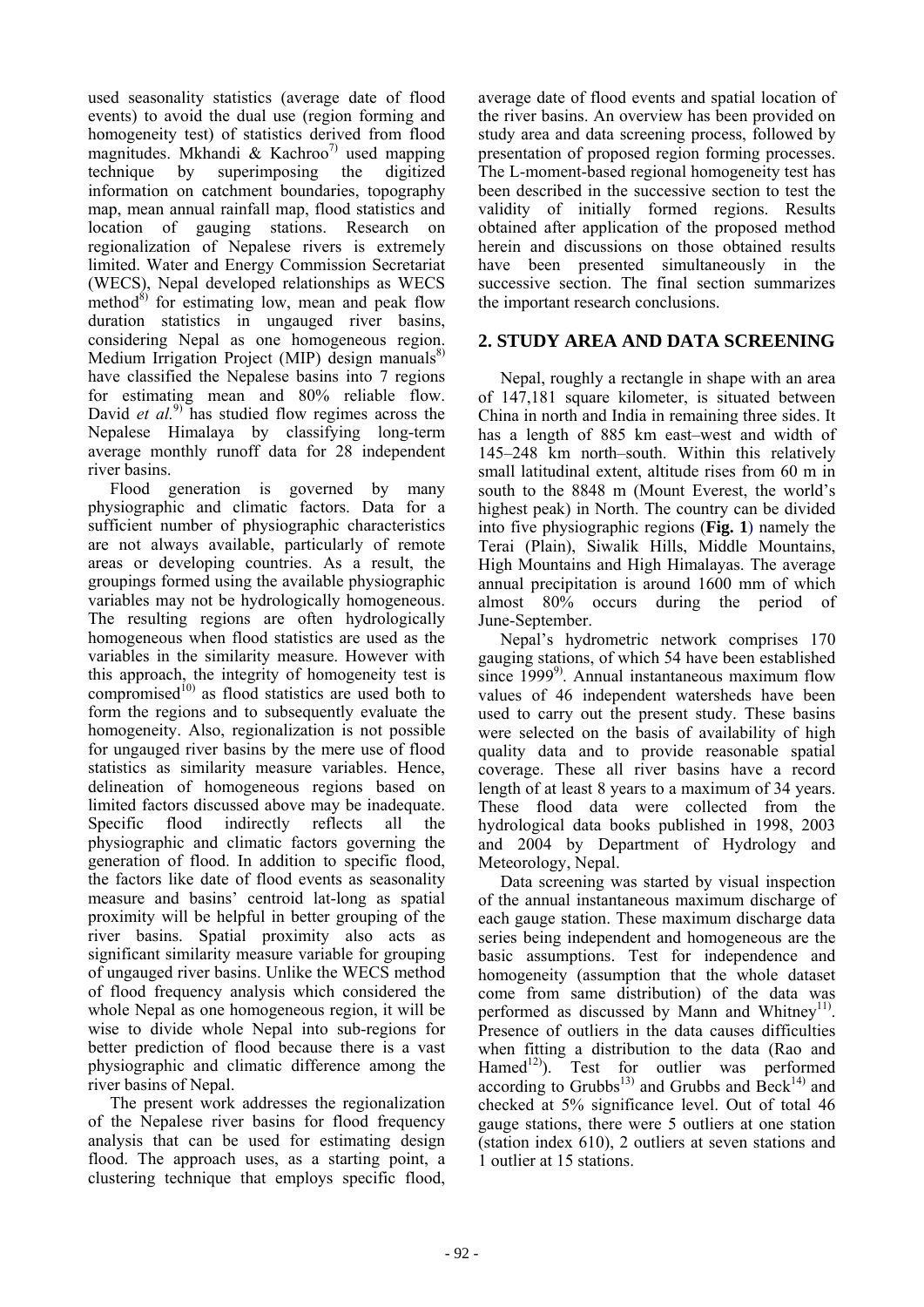

**Fig.1** Physiographic map of Nepal

### **3. PROPOSED APPROACH**

This work employs a clustering technique as the starting point for the formation of regions that are homogeneous, identifiable, and sufficiently large. Clusters (groups) of catchments are initially formed using hierarchical, agglomerative cluster analysis according to their values of;

- $\bullet$  Specific flood,
- Average date of flood occurrence, and
- Spatial location

The initially delineated groups are then modified, if necessary, to improve the homogeneity.

#### **(1) Specific flood**

Specific flood, defined as peak discharges per unit drainage area, indirectly reflects the physiographic characteristics like soil type, average slope, drainage density, shape of the basins. In addition, it represents the intensities and amount of storm occurred to generate those series of floods. The magnitudes of specific flood are affected with the size of the basins. To reduce the effect of catchment area on the specific flood values, all these values were standardized to catchment area of  $500 \text{ km}^2$  obtained after analyzing the plot of specific flood against the respective drainage area. The standardized specific flood was calculated as:

$$
Q_{sp} = Q_{asp} A^{0.245} 500^{-0.245}
$$
 (1)

where  $Q_{sp}$  is the standardized specific flood and *Qasp* is the actual specific flood of a catchment of area *A* (km<sup>2</sup>).  $Q_{\text{asp}}$  is obtained by dividing the observed average annual flood with the

corresponding drainage area. The exponent 0.245 was found by authors using regression analysis between actual specific floods  $(Q_{\text{asp}})$  and catchment area (A) for the 89 Nepalese catchments (**Fig. 2**).

#### **(2) Average date of flood occurrence**

 Timing of flood events was used in view of climatic similarity among the 46 independent river basins. It has been expressed in terms of average occurrence date **(Fig. 4)** of the annual instantaneous flood series by considering a flood cycle starting from mid-June to mid-September. The total number of days in one cycle  $(2\pi \text{ radian})$  consists of 92 days by considering mid-June as  $1<sup>st</sup>$  day and mid-September as 92nd day. Average date of flood (*θf*) in angular unit radian was obtained after converting flood cycle dates  $(d<sub>f</sub>)$  similar to Burn<sup>6)</sup> and expressed as:

$$
\theta_f = d_f 2\pi / 92 \tag{2}
$$

#### **(3) Spatial location**

Merz and  $B$ losch $1^{15}$  examined the predictive performance of various regionalization methods and concluded that the methods that only use catchment attributes perform significantly poorer than the methods based on spatial proximity. In addition, they concluded that the method that combines spatial proximity and catchment attributes yields the best predictive performance. Hence, in addition to specific flood and average date of flood, the latitudinal and longitudinal coordinates of river basins' centroid were used for spatial proximity consideration.

Clustering is a standard method of statistical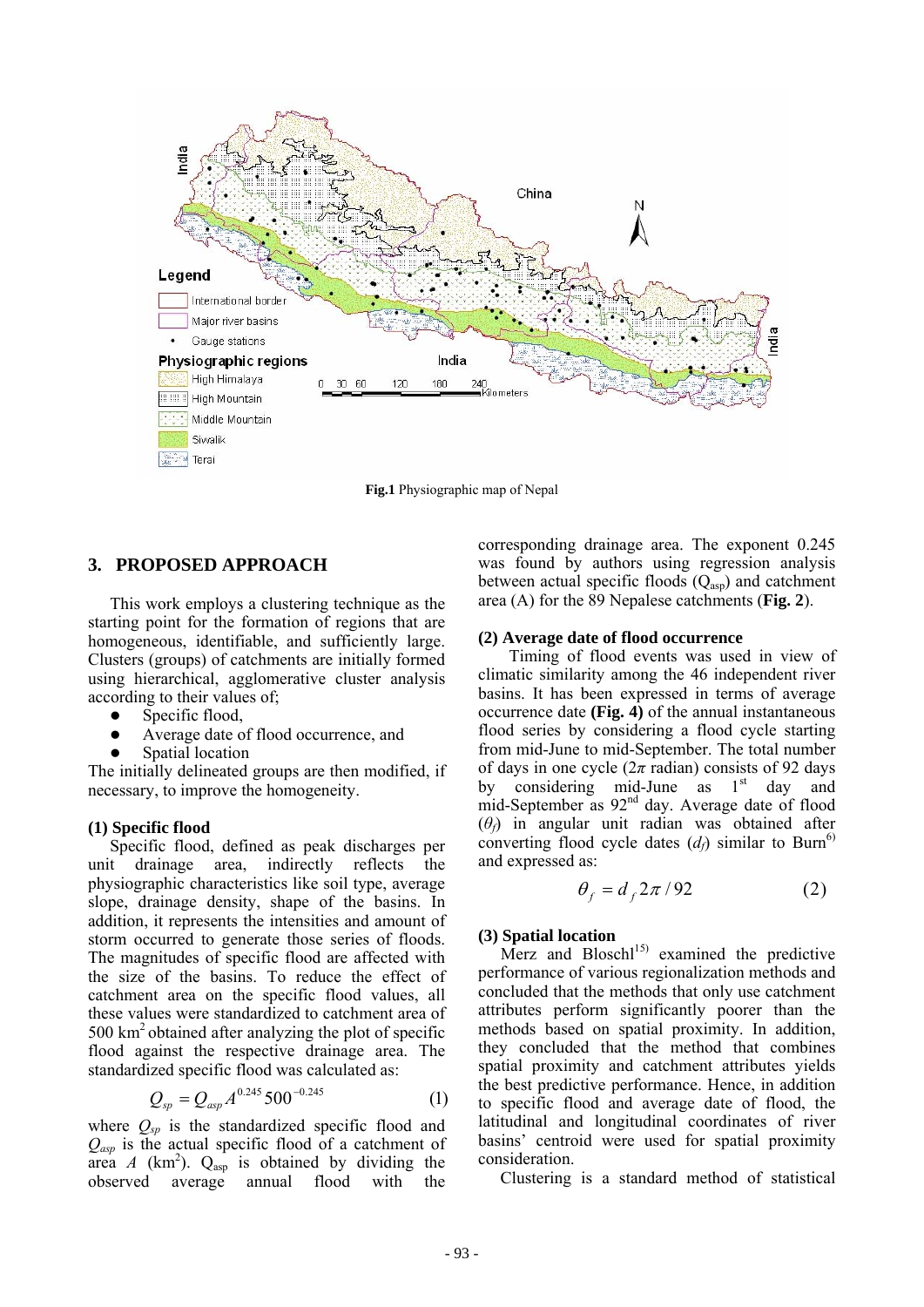multivariate analysis for dividing a data set into groups. A data vector is associated with each site, and sites are partitioned or aggregated into groups according to the similarity of their data vectors. The present study employs Ward's hierarchical agglomerative clustering method $16$  to form the regions according to basins' specific flood, average flood date and centroid lat-long values. In this method, initially there are *N* clusters, each containing one basin's attributes, labeled 1 through *N*. At each stage of clustering, two clusters are merged. In the Ward's procedure, the clusters that are merged are chosen to minimize the within-cluster sum of squared deviations of each attribute about the cluster mean.

#### **4. REGIONAL HOMOGENEITY TEST**

Regional homogeneity can be evaluated using L-moments based homogeneity test $^{10}$ . Basically, there are two ways to check regional homogeneity. The first one is discordancy measure, intended to identify those sites that are unusual with the group as a whole. The discordancy measure estimates how far a given site is from the centre of the group. If  $u_i = [t^{(i)} \quad t_3^{(i)} \quad t_4^{(i)}]^T$  is a L-moment ratios  $(LC_v,$  $LC_s$  &  $LC_k$ ) vector for the site *i* and superscript *T* as transpose of the vector, then discordancy (*Di*) can be expressed as Eq. (3a).

$$
D_i = \frac{1}{3} (u_i - \bar{u})^T A^{-1} (u_i - \bar{u}) \qquad (3a)
$$

where *ū* and *A* for *N* gauge locations in a region are defined as;

$$
\bar{u} = \frac{1}{N} \sum_{i=1}^{N} u_i
$$
 (3b)

$$
A = \sum_{i}^{N} (u_i - u)(u_i - u)^{T}
$$
 (3*c*)

A site  $(i)$  is declared to be discordant if  $D_i$  is  $large<sup>10</sup>$ .

The second way of homogeneity test is heterogeneity measure, intended to estimate the degree of heterogeneity in a group of sites and to assess whether they might be reasonably treated as homogeneous. This test compares the variability of L-moment ratios for the catchments in a region with the expected variability, obtained from simulation, with the same record lengths as those in the region. The heterogeneity measure is defined as Eq. (4).

$$
H = \frac{(V - \mu_v)}{\sigma_v} \tag{4}
$$

where *V* is the weighted variance of the  $LC_v$  or  $LC_s$ or  $LC_k$  for the region,  $\mu_v$  is mean and  $\sigma_v$  standard deviation of *V* obtained after simulation*.*  Heterogeneity measure is symbolized as *H1*, *H2* and  $H_3$  when considered  $LC_v$ ,  $LC_s$  and  $LC_k$  respectively for calculating *V*. Heterogeneity measure based on *LC<sub>v</sub>* is suggested as the most reliable parameter for testing regional homogeneity. A region is homogeneous if  $H<1$ , possibly heterogeneous if  $1 <$  $H < 2$ , and definitely heterogeneous if  $H > 2$ .

#### **5. RESULTS AND DISCUSSION**

Specific flood was calculated for average of annual instantaneous flood data of the available time series. **Fig. 2** shows a plot of average specific floods against corresponding drainage area. The plot suggests that the points are highly scattered as the specific flood is governed by many physiographic/climatic factors other than basin area and hence, there is poor correlation between specific flood and drainage area. Roughly it can be seen that specific flood is of high value in the range of drainage area  $100-1000$   $km^2$  and then starts decreasing with further increase in drainage area.

The authors carried out 15 point moving average in order to offset the influence of physiographic and climatic factors other than drainage area and to see the effect of drainage area more clearly. **Fig. 3** shows that the specific flood increases with drainage area up to a value of about 500 km2 (break point) and then starts decreasing with the increase in drainage area. Hence, to avoid the effect of drainage area on specific flood, all the actual average specific flood values were standardized to a drainage area of 500 km<sup>2</sup> for carrying out regionalization. The values of standardized specific flood varied from a minimum 0.198 m<sup>3</sup>/s/km<sup>2</sup> to a maximum 2.15 m<sup>3</sup>/s/km<sup>2</sup>.

Almost all the flood occurs in monsoon period which starts in June and ends in September. The mean date of occurrence of annual instantaneous flood was calculated for all the 46 independent river basins. All the mean dates were converted in radian unit by considering flood cycle of 92 days (equivalent to  $2 \pi$  radian) where June 16 is start of flood cycle and September 15 is end of flood cycle. On the inspection of mean flood date expressed in angular unit radian, it is found varying from 2.684 to 4.175. In other words, it can be said that average annual flood occurs between the fourth week of July and the second week of August. Considering the spatial location of river basins against average flood date values, timing of flood is found relatively earlier in the eastern part of Nepal (**Fig. 4**).

The difficult aspect of clustering is deciding suitable weight to the attributes and number of cluster. In this study, unit weight was applied to specific flood, average flood date and latitude values. Longitude was given double weight to that of latitude to make the very small basins not spreading over two regions. Starting from the number of clusters as two, while performing the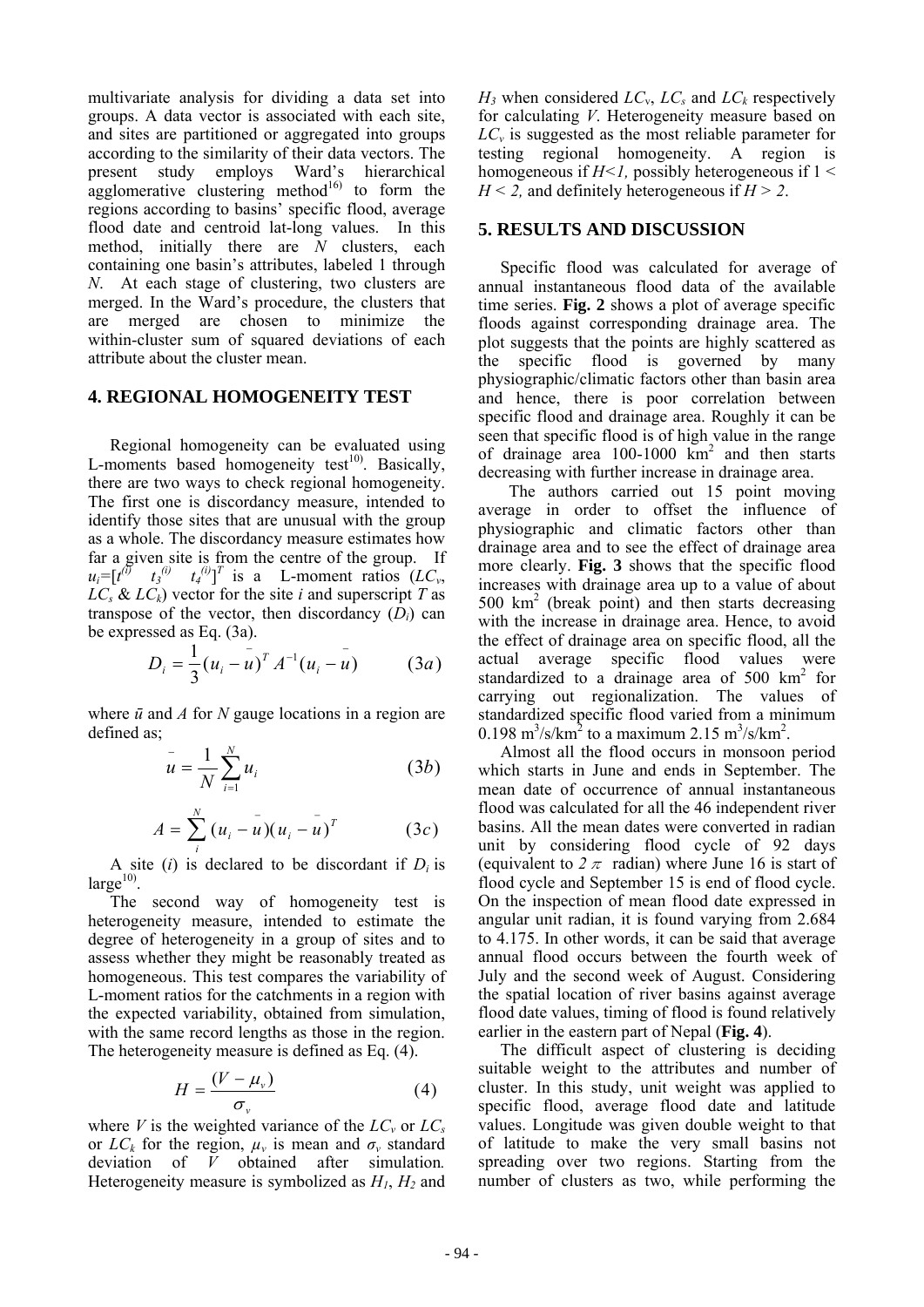clustering, all the 46 independent catchments were finally divided into five clusters (**Fig. 5**) until reasonable value of homogeneity was achieved. Ungauged and dependent river basins are shown as blank area.



**Fig. 2** Average specific flood vs. drainage area plot for 89 Nepalese river basins.



**Fig. 3** Moving average specific flood vs. drainage area plot for all Nepalese river basins.



**Fig. 4** Mean flood date of 46 independent river basins located from west to east.

Values of the discordancy measure *Di* and the heterogeneity measure *H* were computed using FORTRAN programme developed by Hosking<sup>16)</sup>. **Table 1** shows heterogeneity measures  $H_1$ ,  $H_2$  and  $H_3$  based on  $LC_v$ ,  $LC_s$  and  $LC_k$  respectively for testing the homogeneity of those regions. The whole Nepal can not be considered as a hydrological homogeneous region since the value of heterogeneity measure is large. Heterogeneity measures got highly reduced after removing the discordant sites. However, the heterogeneity measure,  $H<sub>1</sub>$ , for Regions 3 and 5 is larger than that suggested by Hosking and Wallis<sup>10)</sup>. Therefore, estimates of frequency distribution parameters may be obtained by using at site mean and  $LC_v$  in these two regions

Since spatial proximity is significant in regionalization as discussed in **Section 3**, the dependent river basins of mountainous regions were categorized in earlier defined regions based on spatial proximity as shown in **Fig. 6**. Concerned to river basins of south part of Nepal which consists of plain terrain and alluvial soil unlike the steep and non-alluvial mountainous river basins, these river basins were classified as a separate region (**Fig. 7**).

|                | All stations   |                       |                |         | Discordant stations removed |                       |         |         |
|----------------|----------------|-----------------------|----------------|---------|-----------------------------|-----------------------|---------|---------|
| Region         | Number of      | Heterogeneity measure |                |         | Number of                   | Heterogeneity measure |         |         |
|                | sites          | $H_I$                 | H <sub>2</sub> | $H_3$   | sites                       | $H_I$                 | $H_2$   | $H_3$   |
| All            | 46             | 12.39                 | 2.39           | $-1.68$ | 44                          | 12.19                 | 2.13    | 1.70    |
|                | 11             | 2.93                  | $-0.36$        | $-1.23$ | 10                          | 1.00                  | $-0.83$ | $-1.39$ |
| 2              | 10             | 3.46                  | 0.84           | $-0.23$ | 9                           | $-0.14$               | 0.15    | $-0.31$ |
| 3              | $\overline{7}$ | 5.98                  | 0.49           | $-1.28$ | 5                           | 2.90                  | $-0.54$ | $-1.47$ |
| $\overline{4}$ | 12             | 8.72                  | 2.56           | $-0.03$ | 7                           | 1.07                  | 0.48    | $-0.20$ |
| 5              | 6              | 6.00                  | 2.16           | 0.33    | 5                           | 2.57                  | 1.92    | 1.06    |

**Table 1** Heterogeneity measures for Nepalese river basins